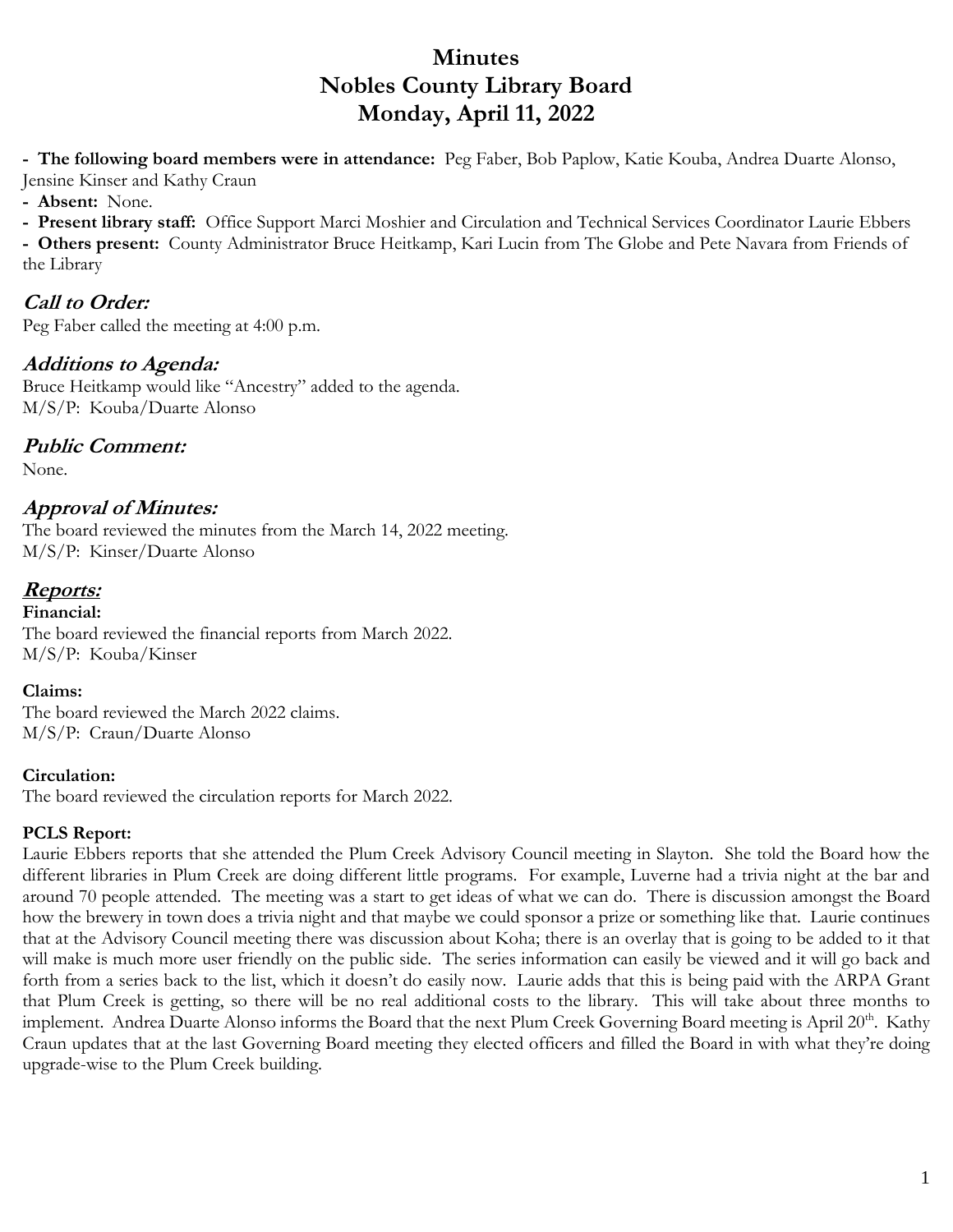# **Old Business:**

### **Library Strategies – Update**

- o Bruce Heitkamp updates the Board that the library staff had a meeting last Thursday morning and that will probably be continued. He will report to the Library Board and keep the County Commissioners updated so that everybody is informed. Bruce continues that the staff worked through the sheets of the Library Strategies that he copy and pasted together. He adds that when the staff got to Strategy 1 (Implement a more complete self-service model to provide the most welcoming environment and experience for all visitors.) that there was a consensus from the staff that that was the previous Library Director's vision and nobody else's. Bruce adds that the staff explained that most people have questions and want to interact with staff, rather than just go to a kiosk. This Self-Service model is a low priority.
- o Bruce continues that when the staff got to Strategy 2 (Reorganize current public and staff spaces at the Worthington library for improved customer experience and staff efficiencies incorporating both main and lower floors.) there was discussion on the asbestos tile in the basement. Consensus is that the tile should be removed and not covered up.
- o The Board discusses having Rich from Maintenance work with a man in town that works with this sort of thing. Bruce wraps up discussion about the staff meeting by adding that he did pick up a lot from the staff that work in this building and that we're slowly working into it, adding that at some point we'll have to get an architect.
- o Bob Paplow states that we'll need to get everybody's input, gather everything and then give that to the architect. Kathy Craun points out that when we were going through the WELL Project that we worked with a library architect and asks if we're going to use them again or have to look for a different architect? Kathy continues that so much of the groundwork had been done with the staff already and with that library architect. Peg Faber adds that that was her specialty and that she hopes to get someone like that again. Bob states that there is only so much space to work with and Kathy answers that's true, but we will want an architect specific to libraries and that has expertise with libraries. Bob adds that it would still have to pass code and Kathy responds again that any architect could do this but it's a great idea for an architect with library experience to do this. She states that there are special needs for libraries and we need to be very cautious about which architect is selected.
- o Bruce tells the Board that we will all keep working through this but that we don't want to get too far into this without new Library Director, Beth, but we can get started.
- **Library Employee Updates – Library Director, Circ. Assistant (3/5 Time), Circ. Assistant – Youth Services and Part-Time Intermittent Employees**
	- o Bruce Heitkamp voices hats off to the library staff and to Sue Luing. Two weeks ago, things weren't great and now we're two evenings short but getting to be in pretty good shape.
	- o Bruce updates the Board:
		- o Library Director Beth Sorenson will be starting May 2<sup>nd</sup>.
		- o Circulation Assistant (3/5 Time) Position filled by former staff member, Roxana Castillo. She was interested in coming back and she's wonderful.
		- o Circulation Assistant Youth Services had many applications for this position and they will be interviewing for this very soon.
		- o Part-Time Intermittent Employees Myra Palmer has returned from retirement as a 67-day hire and they'll see where she's at after that. Nancy Flynn has also returned from retirement in a Part-Time Intermittent Position.
		- o Bruce again thanks the staff.

#### o **Ancestry**

o Bruce Heitkamp reminds the board that Ancestry was discussed at the November 2021 Library Board meeting. We were paying a little over \$1,800.00 per year and use has been declining. There is a package for about \$400.00 that includes U.S. records and a newspaper database that the library could purchase, for staff use for patrons. Adult Services Librarian, Daniel Mick, will be talking to someone in the next couple of weeks to see if there is a better package for libraries. Kathy Craun questions if the Nobles County Historical Society has it at their new building? Katie Kouba asks if Ancestry was a service that could only be accessed here? Laurie Ebbers replies that yes, it was a subscription used here in the building. The Board discusses the legal aspect of it as well, if it's a package for the staff will it cause trouble if the staff logs a patron in to use while at the library or does it strictly need to be staff use only? Staff will have Daniel Mick enquire about this when he contacts Ancestry.